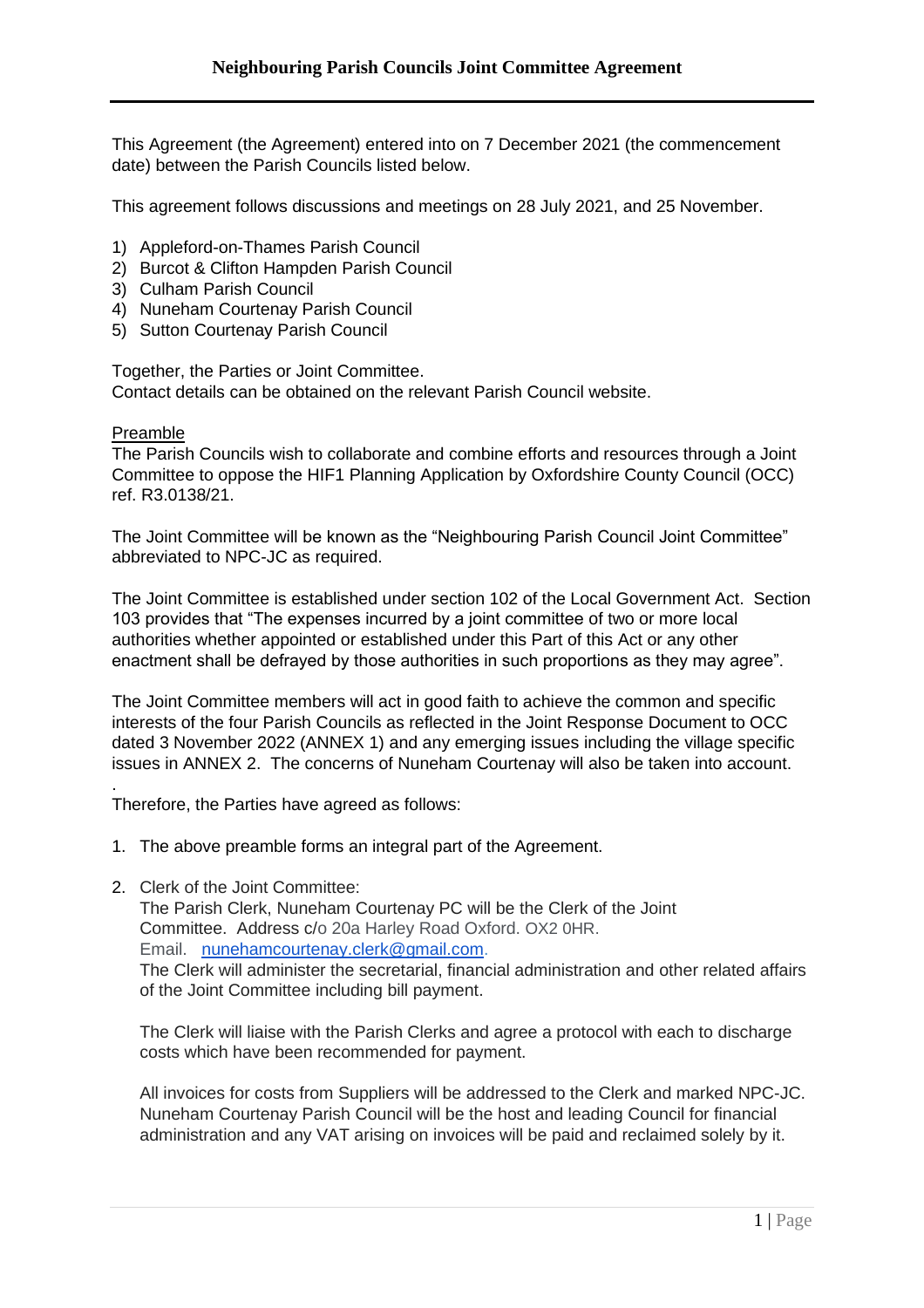3. Funding Commitment:

The Parish Councils have agreed in principle to commit funding as follows: Appleford-on Thames Parish Council £5,000; Sutton Courtenay Parish Council £5,000, Culham Parish Council £2,000, Burcot & Clifton Hampden Parish Council £2,000, and Nuneham Courtenay Parish Council £1,000. Contributions are subject to each Parish Council's specific concerns, as outlined in Annex 1 and Annex 2, being addressed.

Phase 1 work to be reviewed and discussed and agreed before deciding to move on to later phased (phase 2 or later).

4. Term:

The term of this agreement and NPC-JC shall be 12 months. The Joint Committee may resolve to dissolve or extend the term subject to formal notice as an agenda item at the next meeting.

5. Membership:

Each Parish Council will be entitled to send up to three representatives to attend Joint Committee meetings. This will include individuals not formally members of a Parish Council.

A Parish Council (member) shall be entitled to withdraw from the Joint Committee by writing to the Clerk calling a special meeting for that purpose. The Parish Council intending to withdraw shall confirm it will honour all commitments and obligations previously made.

- 6. The Parties will use their best efforts to amicably resolve any disputes or decisions arising out of the Agreement, failing that, the dispute, if material in nature, shall be referred to arbitration under the auspices of and in accordance with the rules of the London Court of International Arbitration.
- 7. Meetings:

The Joint Committee will meet at least once every two months or more frequently as agreed by representatives of each Parish Council. Meetings shall be charged by Greg O'Broin or other person nominated at the start of each meeting.

8. Voting:

Items requiring approval (e.g., engagement of consultants / expert advisors, payment of bills etc) will be put to the meeting.

Decisions in relation to spending will be agreed by nem. con. (without dissent, and by consensus) and such matters discussed and put to the meeting will be deemed approved.

Each Parish Council will agree internally which of their representatives can vote at meetings.

9. The Clerk to the Joint Committee will arrange prompt payment of all bills submitted for completed work commissioned by the Joint Committee and will issue invoices to each Parish Council for its agreed share. Each Parish Council for its part will endeavour to pay these invoices promptly.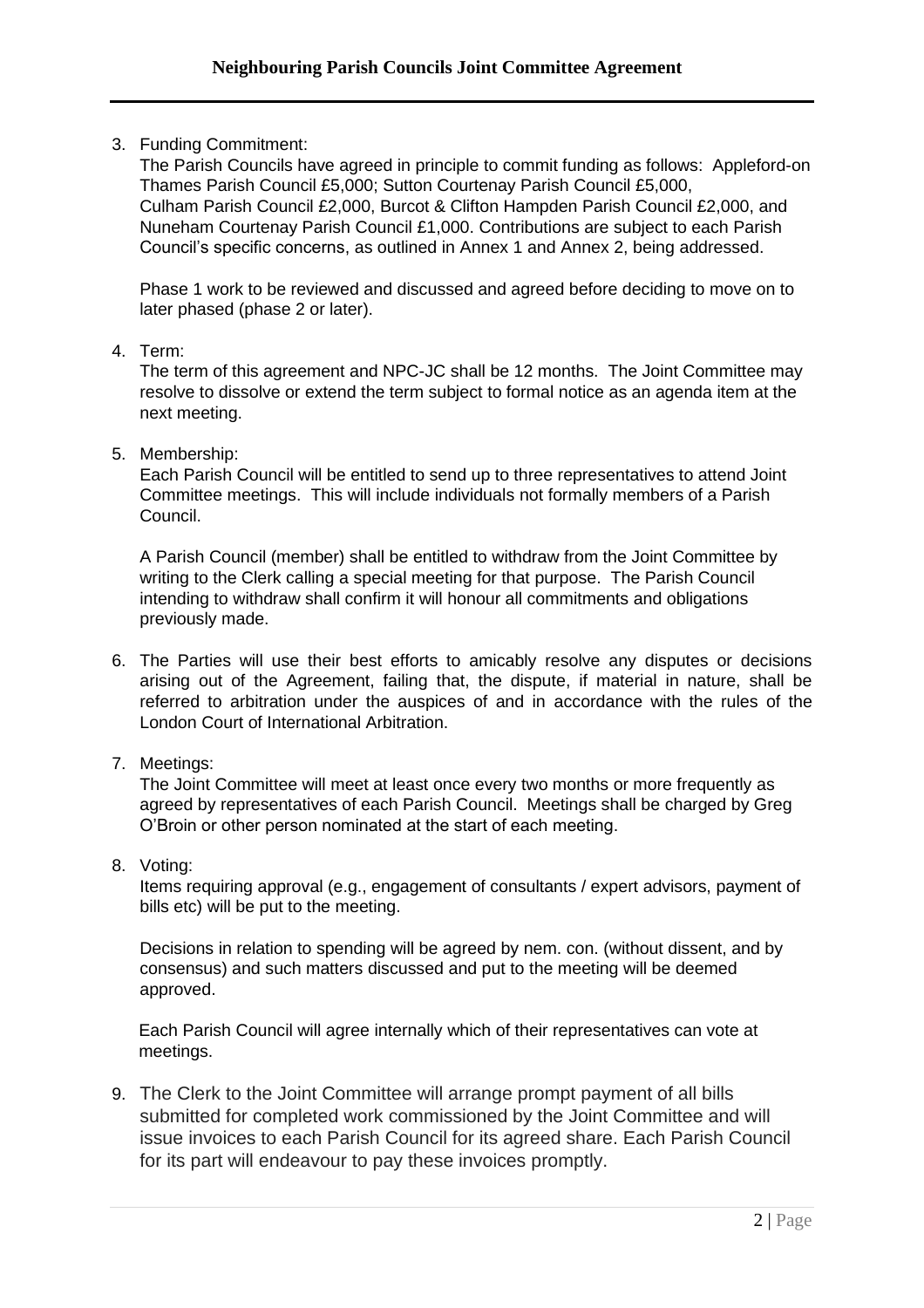- 10. The Agreement is the whole agreement between the Parties. Any variations to the Agreement will be in writing and signed by all Parties.
- 11. If any term of this Agreement is declared void or illegal, it shall be removed, and the remainder of this Agreement shall continue in force.
- 12. This Agreement may be executed in any number of counterparts each of which when signed by approval of the Parties hereto shall constitute an original. A copy of this agreement signed by all parties will be retained by the Clerk of the Joint Committee.

Duly authorised to sign

O. Brain

For Appleford-on-Thames Parish Council Date signed

For Sutton Courtenay Parish Council **Date signed** 

\_\_\_\_\_\_\_\_\_\_\_\_\_\_\_\_\_\_\_\_\_\_\_\_\_\_\_\_\_\_\_\_\_\_\_\_ \_\_\_\_\_\_\_\_\_\_\_\_\_\_ For Burcot & Clifton Hampden Parish Council Date signed

\_\_\_\_\_\_\_\_\_\_\_\_\_\_\_\_\_\_\_\_\_\_\_\_\_\_\_\_\_\_\_\_\_\_\_\_ \_\_\_\_\_\_\_\_\_\_\_\_\_\_

For Culham Parish Council **Date Signed** Date signed

For Nuneham Courtenay Parish Council Date signed

\_\_\_\_\_\_\_\_\_\_\_\_\_\_\_\_\_\_\_\_\_\_\_\_\_\_\_\_\_\_\_\_\_\_\_\_ 12 May 2022\_\_\_\_

\_\_\_\_\_\_\_\_\_\_\_\_\_\_\_\_\_\_\_\_\_\_\_\_\_\_\_\_\_\_\_\_\_\_\_\_ \_\_\_\_\_\_\_\_\_\_\_\_\_\_\_

\_\_\_\_\_\_\_\_\_\_\_\_\_\_\_\_\_\_\_\_\_\_\_\_\_\_\_\_\_\_\_\_\_\_\_\_ \_\_\_\_\_\_\_\_\_\_\_\_\_\_\_